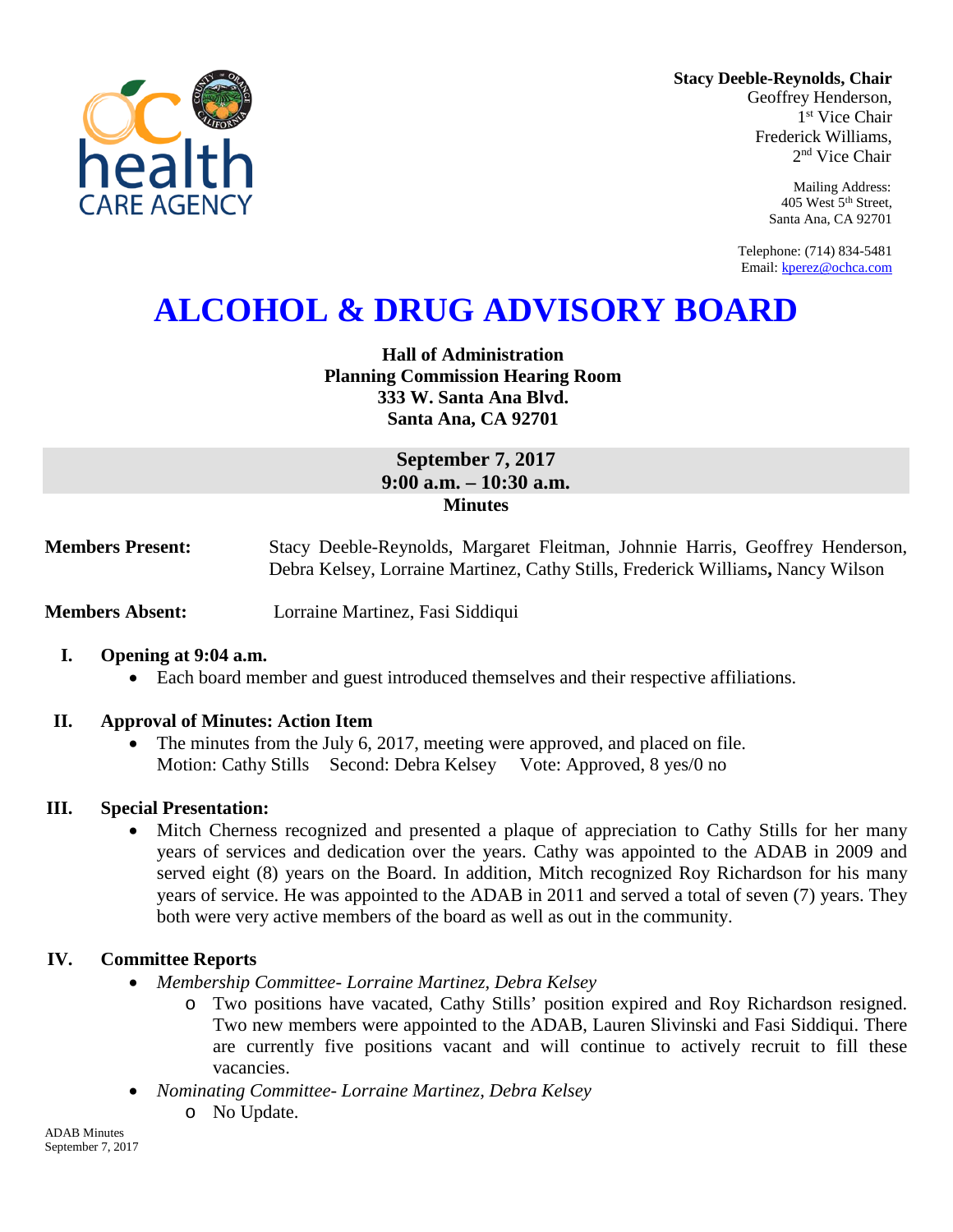- *Mental Health Board Liaison- Frederick Williams*
	- $\circ$  The MHB met on July 26<sup>th</sup> and August 23<sup>rd</sup>, some of their updates included information on a new Crisis Residential facility opening in Mission Viejo, OC LINKS now has a Korean navigation, and Dr. Nagel covered an informational MHSA budget presentation. In addition, it was announced that the ADAB/ MHB Joint Community meeting will take place on October  $25<sup>th</sup>$ .
- *Provider Meeting- Cathy Stills and Lorraine Martinez*
	- o The County is moving forward with the Drug Medi-Cal, and has provided several trainings that have helped in completing applications. The date of when the implementation will take place has been pushed forward to sometime in 2018. In addition, there will be a Request for Proposal (RFP) coming out where the Drug Medi-Cal will part of the qualification process.
- *Criminal Justice Treatment Committee – Geoff Henderson*
	- o No Update
- *Community Forum Planning Committee – Geoff Henderson, Lorraine Martinez, Debra Kelsey, Margaret Fleitman*
	- o The ad hoc has sent out two different surveys one for providers and one for consumers. They will continue to actively distribute and continue collecting as many surveys as possible. The Health Care Agency is working on a few additional surveys to send out to specify other community interest, they will be sent out soon. During this collection of surveys period, we hope to also host focus groups from now until December.
	- o We are in early discussions to co-sponsor an event on opioids with one of the Board offices.
	- $\circ$  In Addition, Mayor Tate will host an opioid forum on October 25<sup>th</sup>, Karla Perez will send out information on this event via email.
- Community Collaborative Committee:
	- o *Orange County RX & OTC Coalition: Margaret Fleitman*
		- No Update
	- o *Drug Prevention Coalition: Margaret Fleitman*
		- They have met twice now, and are focusing on the Monitor, Secure, and Destroy Campaign. They are going out to distribute information out in the community about the campaign and are continuing to educate community members. Furthermore, the city of Mission Viejo will host their annual Drug Walk during Red Ribbon week, where we will continue to promote the campaign.
	- o *Orange County Substance Abuse Prevention Network (OCSAPN): Stacy Deeble-Reynolds*
		- The OCSAPN Annual Conference will take place on October  $6<sup>th</sup>$ , flyers were provided by Stacy for more information.
	- o *Mental Health Services ACT (MHSA) Steering Committee: Cathy Stills, Geoff Henderson*
		- Jeff Nagel provided a presentation on MHSA budgeting process. The Steering Committee voted and approved more housing commitments, and a new plan to provide discharge plans for inmates upon release. Furthermore, the Steering Committee meetings will be moved from the  $1<sup>st</sup>$  Monday of every month to the  $3<sup>rd</sup>$ Monday of every month starting in January 2018.
	- o *Orange County Tobacco Education Coalition (OCTEC): Stacy Deeble-Reynolds*
		- Stacy asked for this Coalition to be taken off the list of committees.

## **V. Old Business-**

It was suggested at the last ADAB meeting to write a letter of recommendation to the Board of Supervisors (BOS), in which they would provide advisement and support on certain legislation. Geoffrey Henderson will continue to work with Margie on the draft of this letter.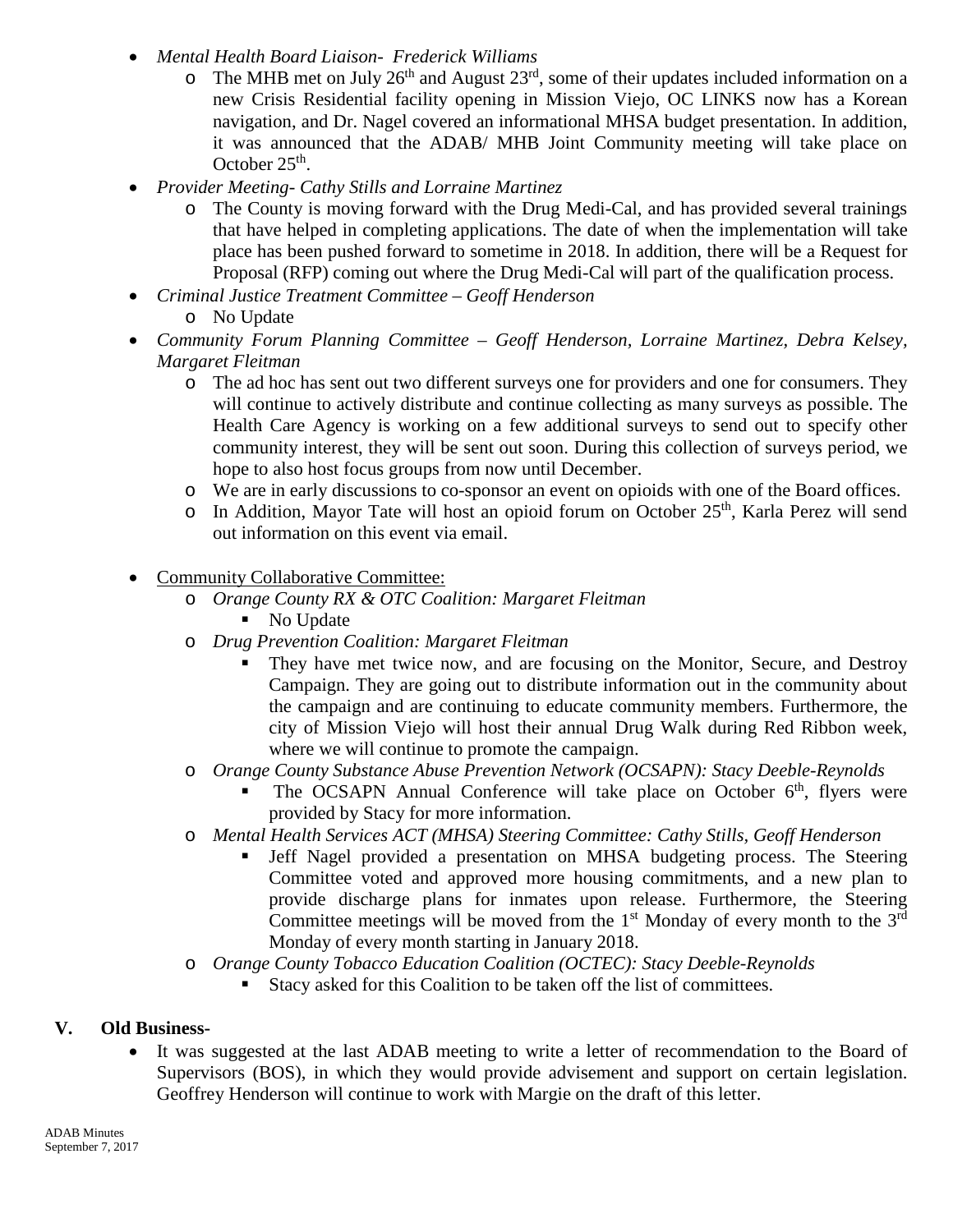#### **VI. New Business-**

 $\bullet$  N/A

## **VII. BHS Update:**

*Mitch Cherness-* The current waitlist for residential treatment is at 225 individuals, with a waitlist of 6- 8 weeks for non-injection users, females is approximately less than 2 weeks. We are in need of more residential treatment beds; we hope to get Drug Medi-Cal on board soon to obtain more beds. AB 109 is based on realignment dollars and will provide sober living through five providers. We are expanding this contract to expand to those on probation in the County of Orange, meaning those who have successfully completed treatment can continue treatment while under a sober living. Furthermore, Hepatitis A has been growing in our community, in particular for intravenous (IV) users. We are working with Public Health to provide Hepatitis A vaccines to avoid numbers from rising. September is "Recovery Happens" month, we are working on activities to get the word out and actively put Recovery Happens out through social media to try and educate the community. Moreover, we are getting very close to to finalizing the Drug Medi-Cal rates and we are not going to start on October  $1<sup>st</sup>$  as planned, however we look forward to starting in the next couple of months. We will be releasing the RFP for outpatient in the next coming weeks. Finally, they are still awaiting the Naloxone doses but we should receive them soon. The provider receiving these doses will be the Solace Foundation. Proposition 47 was granted, and we will be going out to bid for a provider who can provide services for inmates prior to release. The Stepping Up Initiative draft is close to being complete and will soon be presented to the BOS.

*Mark Lawrence*- The MHSA Funded program Parent's Education Services, will be going before the Board this month and hope to resume their services on October 1<sup>st</sup>. The Community Behavioral Health Summit for Veterans will take place on September 20<sup>th</sup> at the Delhi Center, the flyer will be forwarded to the ADAB members. Next week we will have suicide prevention week and we hope to promote Suicideispreventable.org.

## **VIII. Presentation**

*Addiction is a Brain Disease & Medically Assisted Treatment* Presentation by: Stuart Finklestein, MD

Dr. Finklestein provided a comprehensive overview of the different stages of addition and how they affect the brain. In addition, he provided information on medication assisted recovery inclusive of information on opioid abuse and treatment.

For additional information on Medically Assisted Treatment, please contact Karla Perez at [kperez@ochca.com.](mailto:kperez@ochca.com)

# **IX. ADEPT Report**

- Amy Buch –
- o Amy provided information on Red Ribbon week training on September 18th along with an upcoming Red Ribbon Banner contest that will come up in October. In addition, there will be a reality party taking place this weekend in San Juan Capistrano, they will be offered in English and Spanish. Moreover, on September  $16<sup>th</sup>$  The Mothers against Drunk Driving will host a Teen Influencer Summit. Family Day will be on September  $25<sup>th</sup>$  which builds on parent engagement with the youth. Finally, we are parting with schools by providing funding for administration of the California Healthy Kids survey.